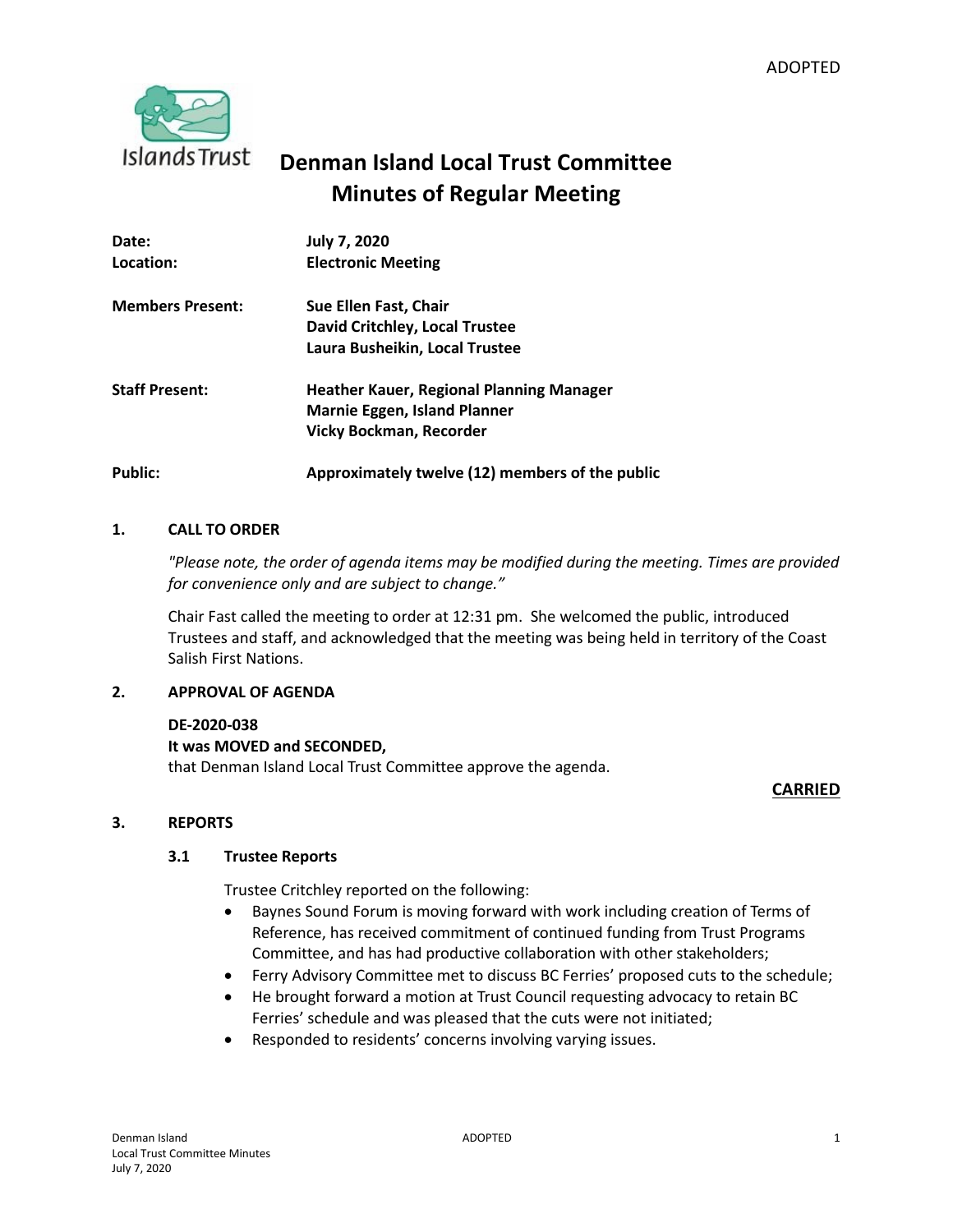Trustee Busheikin reported on the following:

- She continues to co-chair the Denman Island COVID Response Network;
- Numerous calls were received from constituents regarding bylaw enforcement questions.

# **3.2 Chair's Report**

Chair Fast reported on the following:

- Executive Committee work to organize the first electronic Trust Council meeting was challenging and successful. The focus of an upcoming meeting will be to discuss outcomes from the June Trust Council meeting ;
- She attended meetings of the Hornby Island Local Trust Committee and the Bowen Island Municipality Council;
- The Islands Trust Recovery and Safety Plan COVID-19 Pandemic document has been posted to the Islands Trust website; staff will be able to resume island travel with masks when interacting with the public.

# **3.3 Electoral Area Director's Report - none**

# **4. TOWN HALL**

A community member expressed support for both of the affordable housing applications currently being considered and urged the Local Trust Committee (LTC) to make decisions as soon as possible on these projects that serve different populations on Denman Island.

# **5. DELEGATIONS - none**

# **6. MINUTES**

# **6.1 Local Trust Committee Minutes dated May 19, 2020 - for adoption**

# **DE-2020-039**

# **It was MOVED and SECONDED,**

that Denman Island Local Trust Committee adopt the minutes dated May 19, 2020 as presented.

# **CARRIED**

# **6.2 Section 26 Resolutions-Without-Meeting - none**

**6.3 Advisory Planning Commission Minutes – none**

# **7. BUSINESS ARISING FROM MINUTES**

# **7.1 Follow-up Action List dated June 30, 2020**

Planner Eggen provided updates with the following noted:

- The activity from March 7, 2019 regarding DE-ALR-2018.1 was requested to be removed at a previous meeting; however that item has not been completed and direction was requested. Trustees confirmed that the item may be removed from the Follow-up Action List as it can be tracked on the Applications Log;
- The Farm Industry Review Practices Board has responded to the invitation to meet and tour, confirming that they can attend electronic Denman Island and Hornby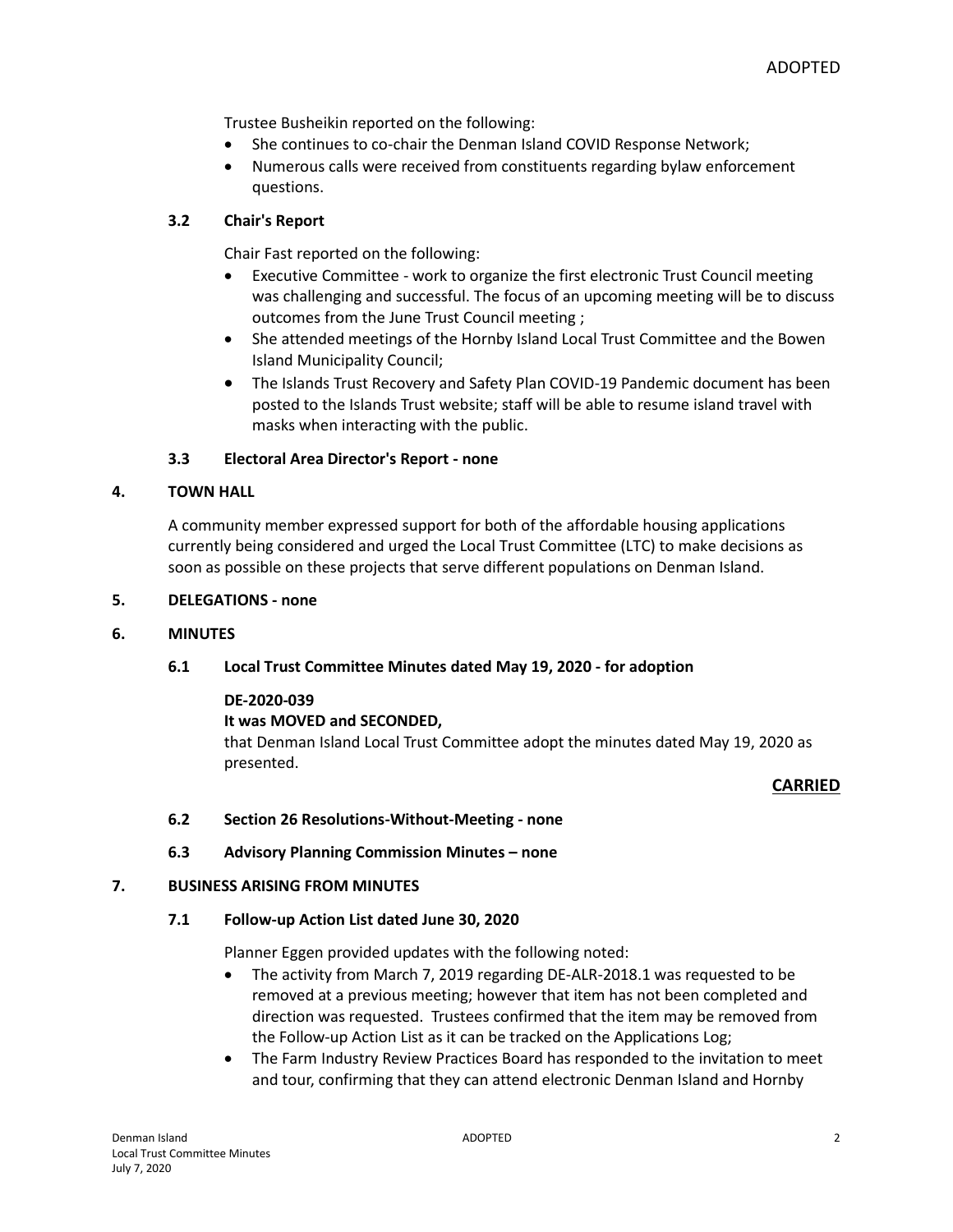Island LTC meetings separately in September; however, a tour will not be possible until summer of 2021;

 Senior Intergovernmental Policy Advisor Wilcox has advised that she is working with K'omoks First Nation as much as possible regarding draft wording for Islands Trust signage at the Buckley Bay ferry terminal.

# **8. APPLICATIONS AND REFERRALS**

#### **8.1 DE-RZ-2017.1 (Denman Community Land Trust Association (DCLTA)) - verbal update**

Planner Eggen provided updates with the following noted:

- Work is proceeding on the housing agreement that will need to be approved by the Agricultural Land Commission (ALC) as a part of the process;
- The Cost Recovery Agreement to draft a restrictive covenant has been sent to the applicant and staff are awaiting the return of a signed document to commence legal review; staff will work with legal counsel and the applicant in a cost effective manner to keep the covenant as simplified as possible;
- Staff are working to provide options for referral responses and zone regulations that were requested at the May 19, 2020 LTC meeting.
- 8.1.1 Submission from H. Holm for Denman Community Land Trust Association

The submission requests the LTC to reconsider the drafting of a covenant; to accept a setback of three metres; to involve DCLTA's legal advisor in discussions with Islands Trust lawyers; to copy the DCLTA agent in correspondence regarding DE-RZ-2017.1 with other agencies; and to separate DE-RZ-2017.1 from the proposed R4 zone with rationale for these requests provided.

Chair Fast invited the agent for the applicant to speak to the submission.

Harlene Holm elaborated on the points raised in the July 7, 2020 submission. She requested that the LTC contact DCLTA to clarify requirements so they can then determine if the project remains viable. She advised that DCLTA will not proceed with payment of the Cost Recovery Agreement fee until that time.

Trustees discussed the concerns and the following points were noted:

- They confirmed that their goal is to work with what the applicant is proposing for setbacks;
- The covenant condition regarding the screening and fencing is necessary to allow the project to move forward while satisfying the ALC exclusion condition; the plan that the ALC has approved can be attached to the covenant in a cost effective approach;
- The Cost Recovery Agreement fee is a standard estimate and if the actual cost incurred is less, a refund will be given to DCLTA;
- The proposed home occupation regulations were intended as a useful option to DCLTA that might be regulated through the rental agreement; no associated parking spaces would be required;
- Trustees expressed their understanding that the LTC requirements have been conveyed to the applicant and are reasonable. They commented that they would like to see the project move forward, and urged DCLTA to continue the process.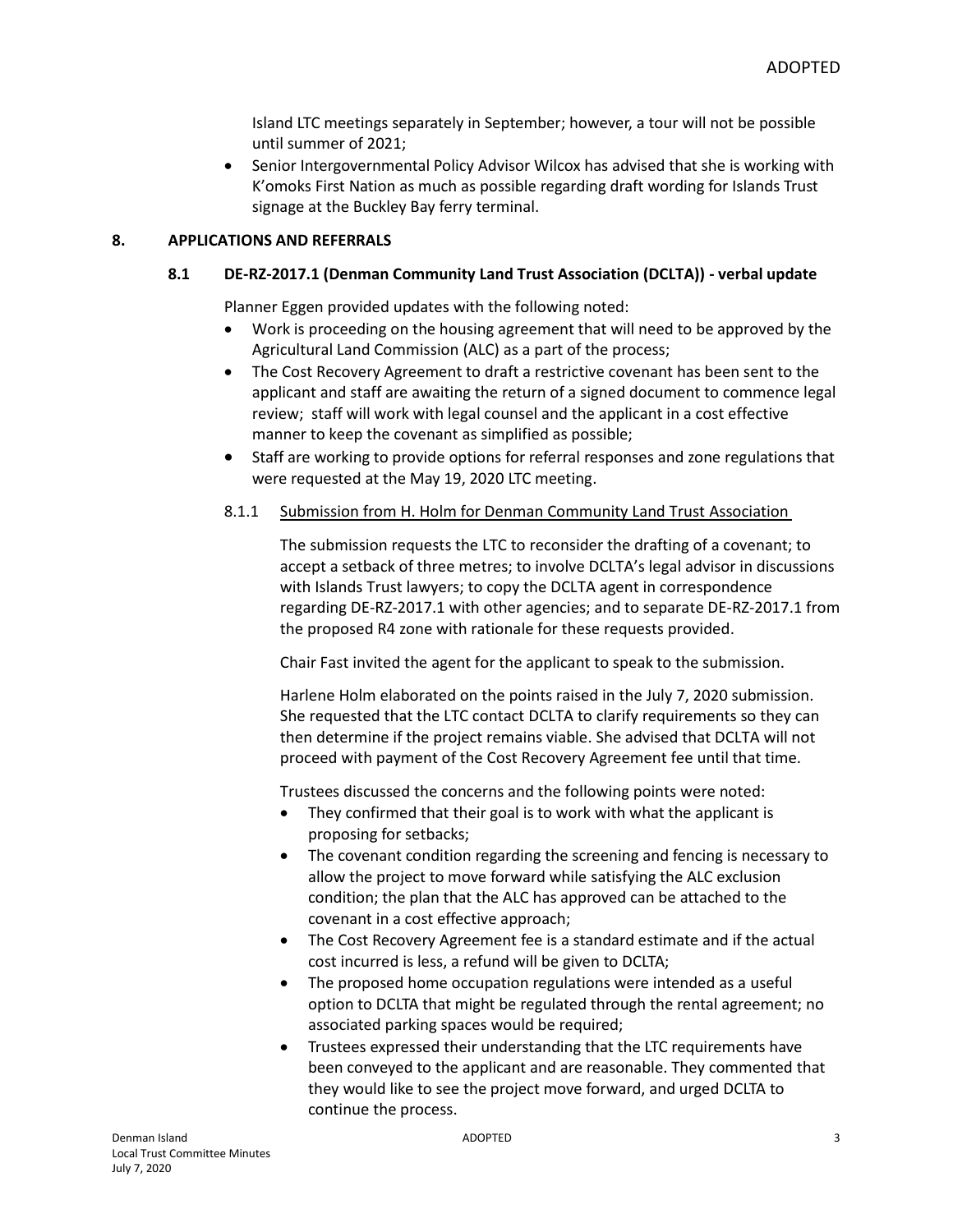# **9. LOCAL TRUST COMMITTEE PROJECTS - none**

#### **10. CORRESPONDENCE - none**

(Correspondence received concerning current applications or projects is posted to the LTC webpage)

#### **11. CLOSED MEETING**

# **11.1 Motion to Close the Meeting**

#### **DE-2020-040**

# **It was MOVED and SECONDED,**

that the meeting be closed to the public in accordance with the *Community Charter*, Part 4, Division 3, s.90(1) (d) (f) for the purpose of considering adoption of In-Camera Meeting Minutes dated October 3, 2019 and Bylaw Enforcement and that the recorder and staff attend the meeting.

# **CARRIED**

The LTC closed the meeting at 1:44 pm.

# **11.2 Recall to Order**

**By general consent** the LTC reconvened in open meeting at 2:14 pm.

**By General Consent the meeting recessed at 2:15 pm and reconvened at 2:37 pm.**

#### **11.3 Rise and Report**

In the closed meeting the *In Camera* minutes of the LTC meeting of October 3, 2019 were adopted.

# **12. NEW BUSINESS**

# **12.1 Resolution regarding Restaurant Expansion during COVID Emergency Response - Staff Report - for decision**

#### **DE-2020-041**

# **It was MOVED and SECONDED,**

that the Denman Island Local Trust Committee has no objection to Liquor and Cannabis Regulation Branch issuance of Temporary Expanded Service Area Authorizations for liquor primary and manufacturer licensees in the Denman Island Local Trust Area.

#### **CARRIED**

# **12.2 Denman Official Community Plan (OCP) and Land Use Bylaw (LUB) Review - for discussion**

Trustee Busheikin noted that the Denman Island OCP and LUB have not had a full review in approximately 20 years. She expressed concern that although there have been targeted reviews many elements are out of date, newer residents do not have a sense of ownership with the bylaws, and the list of LTC projects has grown to a size that does not allow the LTC to address them in a timely manner. She suggested that the LTC might request being added to the priority list to expedite a full OCP and LUB review.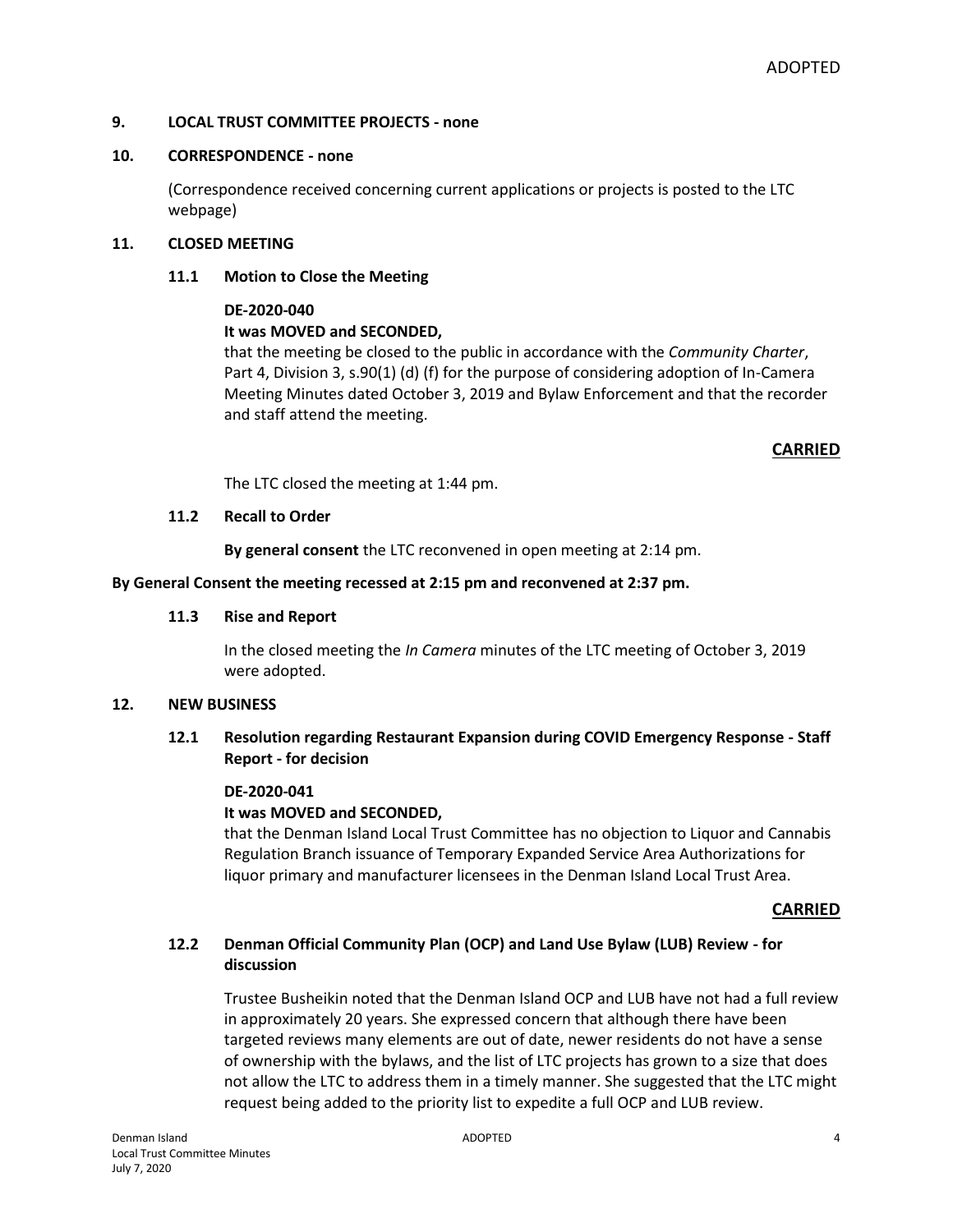Trustees considered the proposal and discussed the reorganization of Local Planning Services, staffing levels, the preference to review both the OCP and LUB to keep them synchronized, a general timeline, and the process for addressing ongoing specific bylaw changes during the bylaw review process.

#### **DE-2020-042**

# **It was MOVED and SECONDED,**

that the Denman Island Local Trust Committee request that a review of the Denman Island Official Community Plan and Land Use Bylaw be prioritized by Local Planning Services and that this request be forwarded to the Director of Local Planning Services, the Executive Committee, and the Local Planning Committee.

# **CARRIED**

# **12.3 Bylaw Amendments Regulating Trailers - for discussion**

Trustee Critchley reported that current bylaw regulations permit travel trailers on small lots and noted that concerns have been brought to his attention including noise, unsightly situations, and plant screening that can take years to attain an effective screening height. He solicited input from LTC members as to whether a bylaw amendment to restrict travel trailers to larger lots might be a matter to consider.

Trustees discussed the issue and observed that "LUB amendments regarding the use of travel trailers" is currently on the Projects Report for addressing in the future. Some Trustees expressed a preference to direct staff resources toward finishing current Top Priority items that affect many community members island-wide, to retain the travel trailer issue on the Projects Report, and to not prioritize bylaw amendments regarding travel trailers at this time.

# **13. REPORTS**

#### **13.1 Trust Conservancy Report dated May 26, 2020**

Chair Fast summarized the Trust Conservancy Report.

# **13.2 Applications Report dated June 30, 2020**

Trustees held a general discussion regarding Community Information Meeting (CIM) format during COVID-19 while regulations that restrict public in-person meetings to a maximum of 50 people are in place, with the following points noted:

- This protocol might be in place for an extended period of time;
- Staff advised that recent CIMs have been held electronically and have been successful with good public participation;
- Initially, an in-person approach for CIMs was preferred by Trustees to encourage the desired public interaction; however, support was expressed for a re-evaluation of this position to allow CIMs by electronic means in order to facilitate the advancement of projects.

A Trustee requested a discussion of DE-RZ-2018.1.

Trustee Busheikin declared a potential conflict of interest as she lives next to the site of the proposed Denman Green project and left the meeting at 3:32 pm.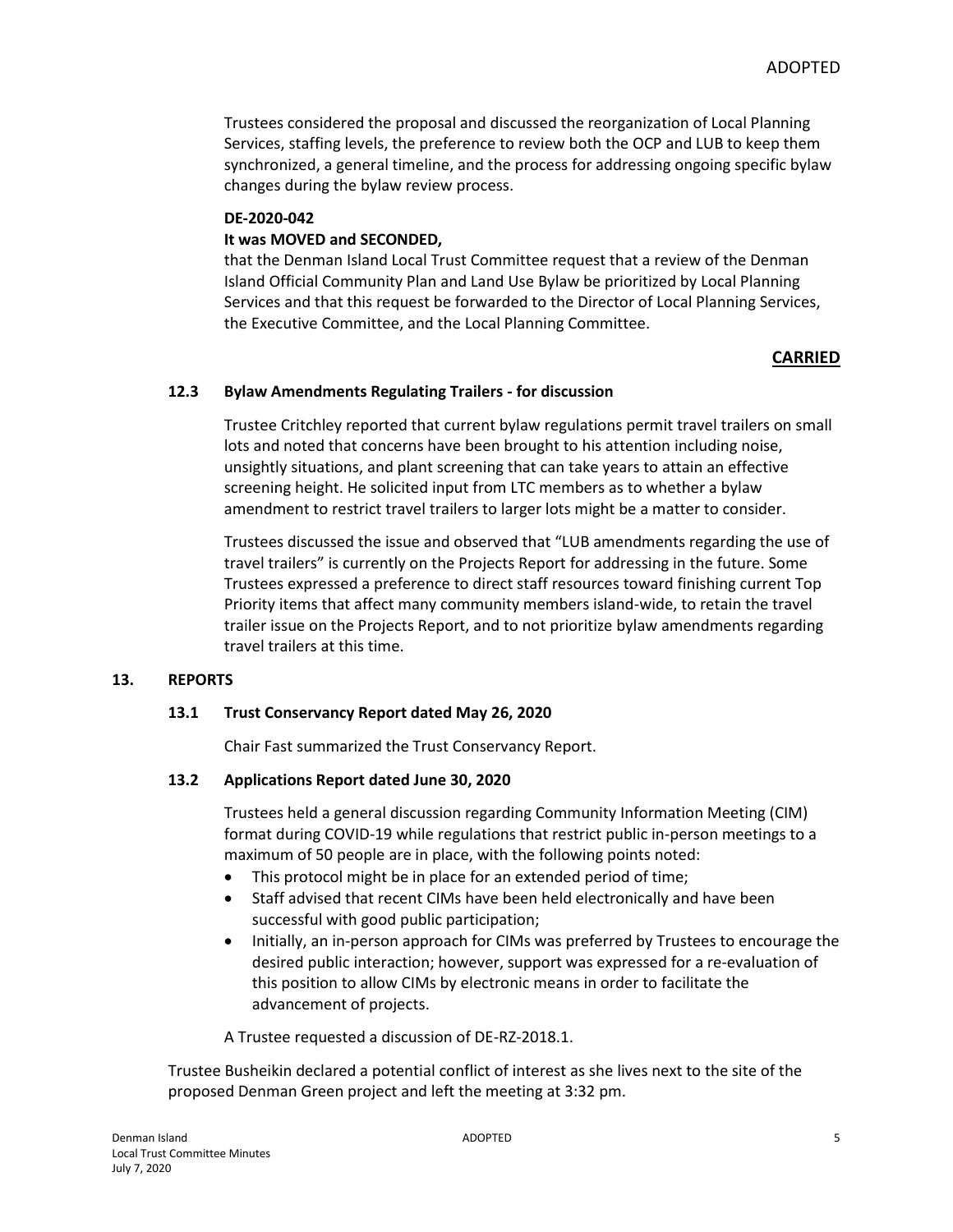# **DE-2020-043 It was MOVED and SECONDED,**

that the Denman Island Local Trust Committee request staff to convene an electronic Community Information Meeting with respect to file DE-RZ-2018.1.

# **CARRIED**

Discussion followed that included the importance of advertising and providing the necessary links to inform the public of an electronic CIM; and that the public might be encouraged to subscribe to Islands Trust email notification system.

# **DE-2020-044**

# **It was MOVED and SECONDED,**

that the Denman Island Local Trust Committee request staff to advertise the electronic Community Information Meeting regarding DE-RZ-2018.1 in two consecutive issues of the Grapevine and that the advertising, if possible, contain a link to the Zoom meeting and telephone number for people who wish to phone; and that the meeting be scheduled for an evening.

# **CARRIED**

Trustee Busheikin returned to the meeting at 3:41 pm.

# **13.3 Trustee and Local Expense Report dated May, 2020**

Received.

**13.4 Adopted Policies and Standing Resolutions**

Received.

**13.5 Local Trust Committee Webpage**

There were no changes or additions requested.

# **14. WORK PROGRAM**

**14.1 Top Priorities Report dated June 30, 2020**

Received.

**14.2 Projects List Report dated June 30, 2020**

Received.

# **15. INFORMATION ITEMS**

# **15.1 March 2020 Pinna Sustainability Report regarding Climate Projections for Islands Trust Area**

http://www.islandstrustconservancy.ca/media/84991/itc\_climateprojectionsreport\_fin al.pdf

Chair Fast advised that this report contains information regarding climate change specific to Denman Island that community members might find useful.